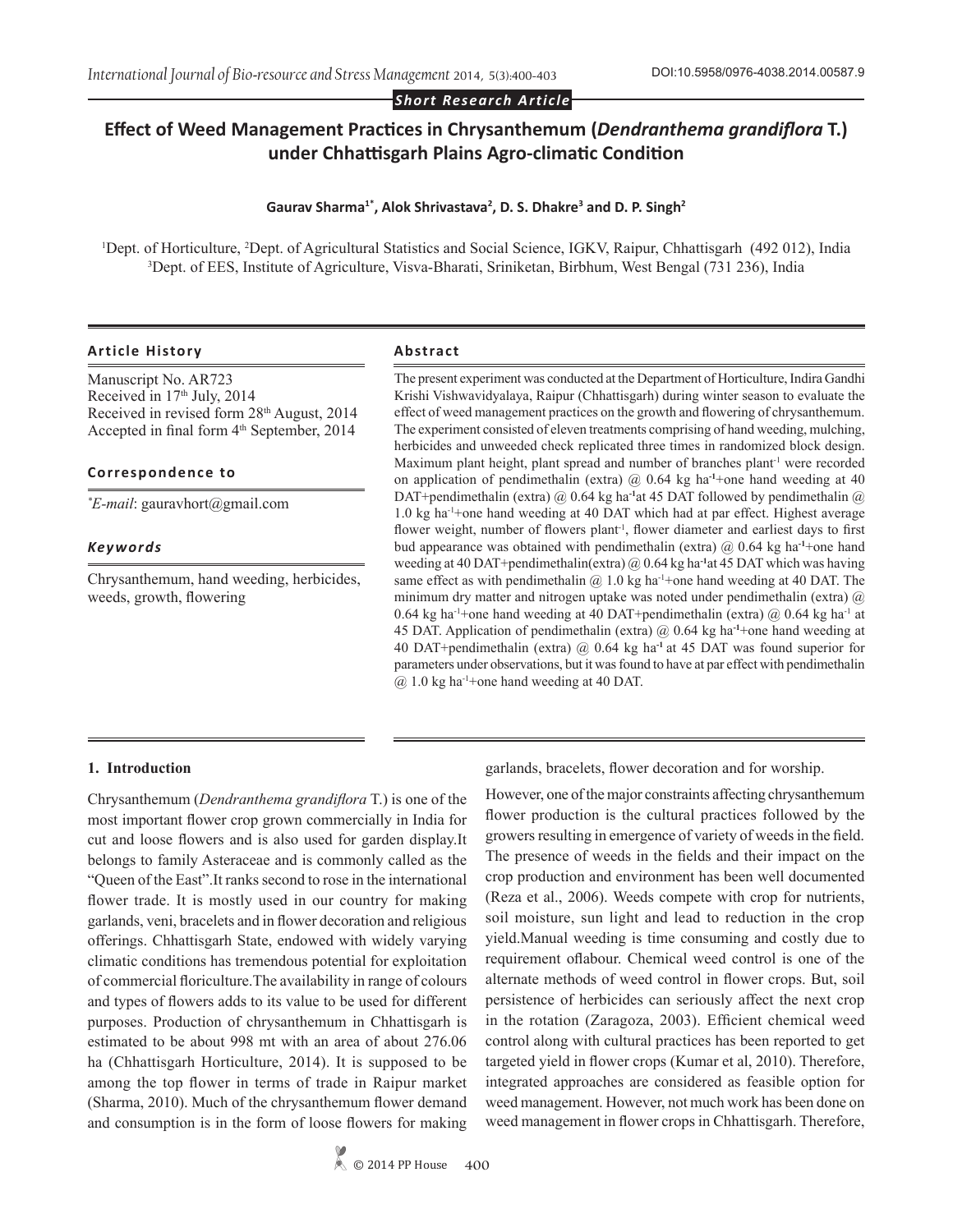field experiment was performed to test the efficacy of various herbicides alongwithmanual weedingfor higher yield in chrysanthemum.

## **2. Materials and Methods**

The present experiment was conducted at the Department of Horticulture, Indira Gandhi Krishi Vishwavidyalaya, Raipur (C.G.) to evaluate the effect of weed management practices on growth and yield of chrysanthemum, weed dynamics and nutrient removal by weeds. Raipur, the place of investigation, is situated in the central part of Chhattisgarh at 21°16' N latitude, 81°36' E longitude and at an altitude of 289.56 m from mean sea level. Good quality rooted cuttings of chrysanthemum var. White Decorative was planted in the field having individual plot size of  $1.5 \times 1.2$  m with a spacing of 30×30 cm. All the recommended package of practice was followed.The experiment was laid out in a randomized block design with three replication having eleven treatments during *rabi* season of 2011-12. The treatments comprised ofhand weeding, paddy straw mulching, pre-transplanting treatments with alachlor 50% EC  $\omega$  2.0 kg ha<sup>-1</sup>, pendimethalin 30% EC  $(a)$  1.0 kg ha<sup>-1</sup>, pendimethalin (extra) 37.8% CS  $(a)$  0.64 kg ha<sup>-1</sup>, post-transplanting treatment with glyphosate 41% SL  $\omega$ 1.5 kg ha-1 and unweeded check. Spraying was done by hand operated knap-sack sprayer with flat fan nozzle using water as carrier  $\omega$  500 L ha<sup>-1</sup>. The required quantity of herbicide was dissolved in measured quantity of water and sprayed uniformly over the plot. The blanket spray of alachlor, pendimethalin and pendimethalin (extra) and directed spray of glyphosate was

made as per treatment.

### **3. Results and Discussion**

In the experimental field, different types of weeds viz., broad leaf (*Parthenium hysterophorus, Sonchusarvensis, Melilotusalba, Alternenthera triandra, Euphorbia hirta, Physalis minima, Convolvulus arvensis* and *Chenopodium album)* and grasses *(Cyperus iria* and *Cynodon dactylon*) were found predominantly throughout the experimental period.

*3.1. Chrysanthemum crop growth and flowering parameters*

The treatments were found to have significant effect on the vegetative growth parameters and flowering attributes as compared to unweeded check (Table 1). Maximum plant height (51.73 cm), plant spread (46.45 cm) andnumber of branches plant<sup>-1</sup> (21.33) was recorded on application of pendimethalin (extra)  $\omega$  0.64 kg ha<sup>-1</sup>+one hand weeding at 40 DAT+pendimethalin (extra)  $(a)$  0.64 kg ha<sup>-1</sup> at 45 DAT followed by pendimethalin  $(a)$  1.0 kg ha<sup>-1</sup>+one hand weeding at 40 DAT which, however, had at par effect.Effective weed control may have increased the capacity of the crop in utilizing soil moisture, light, nutrients and carbon dioxide in building new tissues that accounted for improving the vegetative growth (Mekki et al., 2010).Similarly, highest average flower weight  $(4.29 \text{ cm})$ andnumber of flowers plant<sup>-1</sup> (57.99) and earliest days to first bud appearance (32.35) was obtained with pendimethalin (extra)  $\omega$  0.64 kg ha<sup>-1</sup>+one hand weeding at 40 DAT+pendimethalin (extra) @ 0.64 kg ha<sup>-1</sup> at 45 DAT followed by pendimethalin  $@1.0$  kg ha<sup>-1</sup>+one hand weeding at 40 DAT

| Table 1: Effect of different weed management practices on growth and flowering in chrysanthemum |       |        |                   |                 |           |          |                   |  |  |
|-------------------------------------------------------------------------------------------------|-------|--------|-------------------|-----------------|-----------|----------|-------------------|--|--|
| Treatments                                                                                      | Plant | Plant  | No. of            | Days to<br>Avg. |           | Flower   | No. of            |  |  |
|                                                                                                 | ht.   | spread | branches          | $1st$ bud       | flower    | diameter | flowers           |  |  |
|                                                                                                 | (cm)  | (cm)   | plan <sup>1</sup> | appearance      | wt. $(g)$ | (cm)     | plan <sup>1</sup> |  |  |
| Two hand weeding at 25 and 50 DAT                                                               | 44.77 | 31.67  | 10.66             | 50.54           | 2.46      | 5.85     | 38.54             |  |  |
| Paddy straw mulch up to 60 DAT                                                                  | 35.95 | 31.17  | 8.33              | 52.25           | 1.80      | 4.29     | 31.33             |  |  |
| Alachlor 50% EC $\omega$ 2.0 kg ha <sup>-1</sup>                                                | 38.23 | 30.65  | 9.66              | 50.85           | 1.83      | 4.52     | 32.66             |  |  |
| Alachlor $\omega$ 2.0 kg ha <sup>-1</sup> +one hand weeding at 40 DAT                           | 49.73 | 37.13  | 14.66             | 41.83           | 3.12      | 4.81     | 47.13             |  |  |
| Pendimethalin $(a)$ 1.0 kg ha <sup>-1</sup>                                                     | 38.26 | 30.70  | 10.41             | 52.06           | 2.30      | 3.58     | 34.17             |  |  |
| Pendimethalin $\omega$ 1.0 kg ha <sup>1</sup> +one hand weeding at 40 DAT                       | 50.06 | 43.75  | 19.70             | 36.90           | 4.16      | 6.09     | 56.79             |  |  |
| Glyphosate $(2)$ 1.5 kg ha <sup>-1</sup> at 30 and 60 DAT                                       | 48.12 | 33.14  | 12.00             | 58.00           | 2.50      | 3.73     | 40.67             |  |  |
| Glyphosate $\omega$ 1.5 kg ha <sup>-1</sup> at 30 and 60 DAT+one hand                           | 49.40 | 38.56  | 13.00             | 44.84           | 3.12      | 5.51     | 46.12             |  |  |
| weeding at 15 DAT                                                                               |       |        |                   |                 |           |          |                   |  |  |
| Pendimethalin (extra) $\omega$ 0.64 kg ha <sup>-1+</sup> one hand 49.03                         |       | 34.37  | 12.33             | 45.79           | 2.93      | 5.44     | 40.83             |  |  |
| weeding at 40 DAT                                                                               |       |        |                   |                 |           |          |                   |  |  |
| Pendimethalin (extra) $\omega$ 0.64 kg ha <sup>-1+</sup> one hand 51.73                         |       | 46.45  | 21.33             | 32.35           | 4.29      | 6.24     | 57.99             |  |  |
| weeding at 40 DAT+Pendimethalin (extra) $\omega$ 0.64                                           |       |        |                   |                 |           |          |                   |  |  |
| $kg$ ha <sup>-1</sup> at 45 DAT                                                                 |       |        |                   |                 |           |          |                   |  |  |
| Unweeded check                                                                                  | 30.85 | 23.44  | 8.00              | 64.04           | 1.48      | 2.79     | 21.34             |  |  |
| $SEm\pm$                                                                                        | 1.88  | 2.13   | 1.26              | 1.64            | 0.34      | 0.15     | 1.70              |  |  |
| $CD (p=0.05)$                                                                                   | 5.55  | 6.28   | 3.73              | 4.85            | 1.00      | 0.44     | 5.02              |  |  |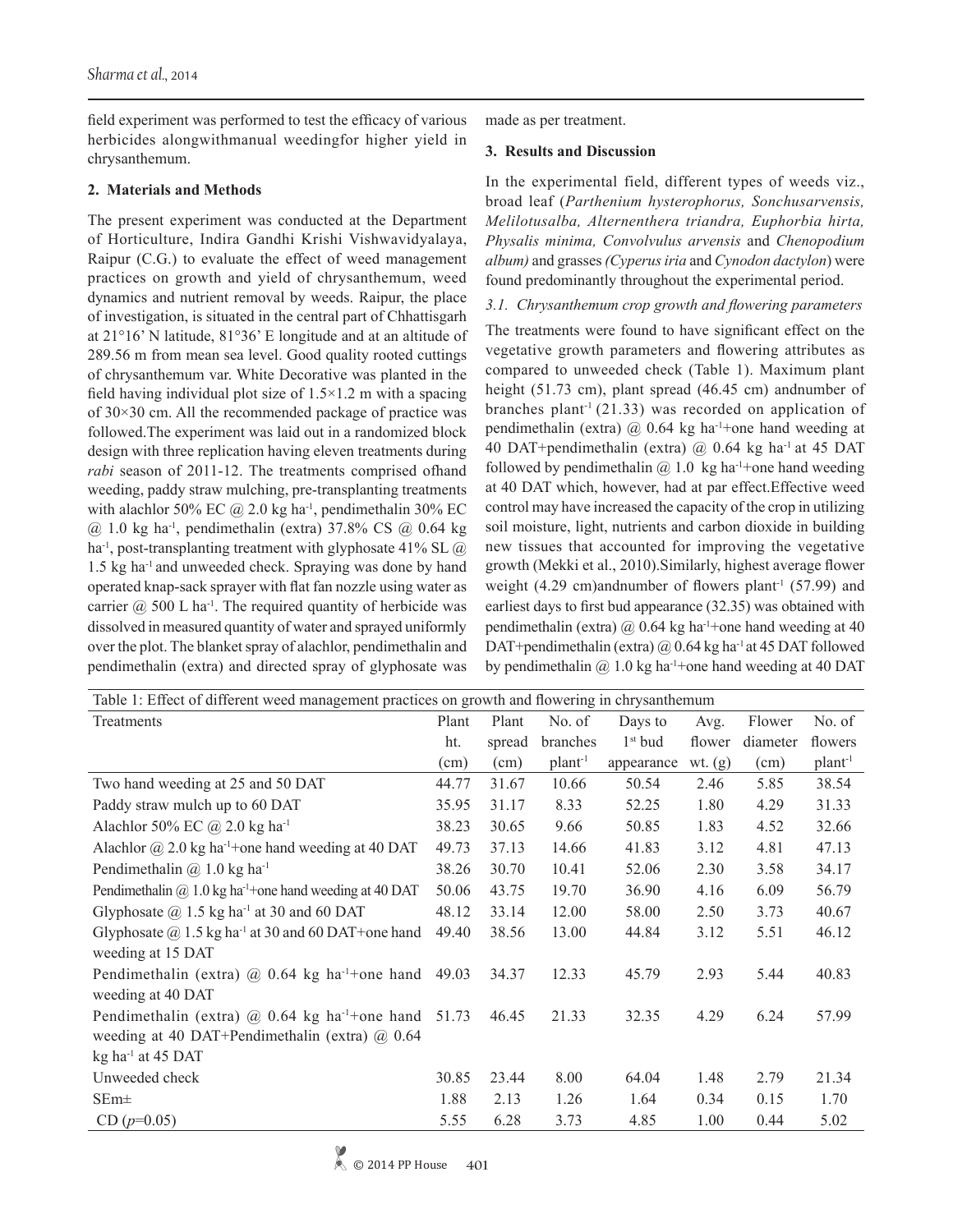both having at par effect.The same trend was observed for flower diameter, with maximum flower diameter of 6.24 cm followed by 6.09 cm on application of pendimethalin (extra) @ 0.64 kg ha-1+one hand weeding at 40 DAT+pendimethalin (extra)  $\omega$  0.64 kg ha<sup>-1</sup> at 45 DAT and treatment pendimethalin  $(a)$  1.0 kg ha<sup>-1</sup>+one hand weeding at 40 DAT, respectively, both the treatments having same effectas with two hand weeding at 25 and 50 DAT. Higher yield in the weed management treatments may be attributed to higher chlorophyll content and photosynthetic rate due to effective control of weeds at critical crop-weed competition stages (Channappagoudar et al., 2006). Rameshkumar et al. (2012) also reported higher yield and better weed control under integrated weed management in tuberose.

*3.2. Effect of weed management practices on weeds and N uptake*

The data presented in Table 2 reveals that the minimum weed countm<sup>-2</sup> (14.83) was recorded under pendimethalin (extra)  $\omega$ 0.64 kg ha-1+one hand weeding at 40 DAT+pendimethalin (extra)  $(a)$  0.64 kg ha<sup>-1</sup> at 45 DAT and maximum (71.41) under unweeded check. Among the different weed species, the maximum weed count was recorded for *Parthenium hysterophorus, Alternanthera triandra* followed by *Melilotus alba* whereas, the minimum weed count was under *Euphorbia hirta*. With regard to fresh weight and dry matter of weeds, at 30 DAT, application of glyphosate @ 1.5 kg ha-1 at 30 and 60 DAT+one hand weeding at 15 DAT was found to give least fresh and dry weight  $(95.00 \text{ g}^2 \text{ and } 10.44 \text{ g}^2)$ , respectively) which was having at par effect with paddy straw mulch up to 60 DAT, pendimethalin (extra)  $\omega$  0.64 kg ha<sup>-1</sup>+one hand weeding at 40 DAT+pendimethalin (extra)  $\omega$  0.64 kg ha<sup>-1</sup> at 45 DAT, pendimethalin  $\omega$  1.0 kg ha<sup>-1</sup>+one hand weeding at 40 DAT and alachlor  $\omega$  2.0 kg ha<sup>-1</sup>+one hand weeding at 40 DAT. At 45 DAT, same trend was observed for fresh weight and dry matter of weeds, wherein pendimethalin (extra)  $\omega$  0.64 kg ha-1+one hand weeding at 40 DAT+pendimethalin (extra)  $(a)$  0.64 kg ha<sup>-1</sup> at 45 DAT gave significantly minimum fresh weight (95.10  $g^2$  and 10.33  $g^2$ , respectively) which was having similar effect with pendimethalin (extra)  $\omega$  0.64 kg ha<sup>-1</sup>+one hand weeding at 40 DAT and two hand weeding at 25 and 50 DAT. At 60 DAT, pendimethalin (extra)  $\omega$  0.64 kg ha<sup>-1</sup>+one hand weeding at 40 DAT+pendimethalin (extra)  $\omega$  0.64 kg ha<sup>-1</sup> at 45 DAT produced minimum fresh weight and dry matter of weeds (103.67  $g^2$  and 34.13  $g^2$ , respectively) but pendimethalin  $(a)$  1.0 kg ha<sup>-1</sup>+one hand weeding at 40 DAT, alachlor  $(a)$  2.0 kg ha<sup>-1</sup>+one hand weeding at 40 DAT and two hand weeding at 25 and 50 DAT, were also found to be equally effective. Whereas, at harvest, significantly minimum fresh weight and dry matter

| Table 2: Effect of different weed management practices on weeds in chrysanthemum field |             |                                  |            |            |         |                                |             |            |         |             |
|----------------------------------------------------------------------------------------|-------------|----------------------------------|------------|------------|---------|--------------------------------|-------------|------------|---------|-------------|
| Treatments                                                                             | Weed        | Fresh weight of weeds $(g^{-2})$ |            |            |         | Dry matter of weeds $(g^{-2})$ |             |            |         | N uptake    |
|                                                                                        | count       | 30                               | 45         | 60         | At      | 30                             | 45          | 60         | At      | by weeds    |
|                                                                                        | at harvest  | <b>DAT</b>                       | <b>DAT</b> | <b>DAT</b> | harvest | DAT                            | <b>DAT</b>  | <b>DAT</b> | harvest | at harvest  |
|                                                                                        | $(no. m-2)$ |                                  |            |            |         |                                |             |            |         | $(Kg^{-1})$ |
| Two hand weeding at 25 and 50 DAT                                                      | 28          | 118.33                           | 101.73     | 120.67     | 89.16   | 24.02                          | 12.18       | 38.00      | 7.06    | 3.21        |
| Paddy straw mulch up to 60 DAT                                                         | 40          | 96.33                            | 148.80     | 331.00     | 101.73  | 10.79                          | 20.33       | 65.63      | 10.24   | 7.52        |
| Alachlor $\omega$ 2.0 kg ha <sup>-1</sup>                                              | 36          | 111.67                           | 200.07     | 233.93     | 97.48   | 18.74                          | 36.50       | 59.50      | 7.56    | 10.11       |
| Alachlor $\omega$ 2.0 kg ha <sup>-1</sup> +one hand                                    | 20          | 100.67                           | 170.27     | 119.67     | 61.13   | 12.45                          | 24.01       | 35.50      | 4.10    | 4.00        |
| weeding at 40 DAT                                                                      |             |                                  |            |            |         |                                |             |            |         |             |
| Pendimethalin $(a)$ 1.0 kg ha <sup>-1</sup>                                            | 33          | 107.00                           | 180.30     | 222.67     | 94.20   | 14.23                          | 26.20       | 50.13      | 6.97    | 5.01        |
| Pendimethalin @ 1.0 kg ha <sup>-1+</sup> one                                           | 17          | 99.67                            | 113.50     | 111.50     | 60.33   | 11.67                          | 22.05       | 37.57      | 3.83    | 3.62        |
| hand weeding at 40 DAT                                                                 |             |                                  |            |            |         |                                |             |            |         |             |
| Glyphosate $\omega$ 1.5 kg ha <sup>-1</sup> at 30                                      | 22          | 115.17                           | 105.33     | 160.80     | 77.83   |                                | 23.02 13.49 | 43.23      | 6.70    | 5.98        |
| and 60 DAT                                                                             |             |                                  |            |            |         |                                |             |            |         |             |
| Glyphosate $\omega$ 1.5 kg ha <sup>-1</sup> at 30 and 60                               | 19          | 95.00                            | 110.27     | 124.17     | 61.50   |                                | 10.44 14.17 | 38.67      | 4.13    | 3.93        |
| DAT+one hand weeding at 15 DAT                                                         |             |                                  |            |            |         |                                |             |            |         |             |
| Pendimethalin (extra) $\omega$ 0.64 kg ha                                              | 22          | 105.17                           | 100.13     | 130.33     | 66.50   |                                | 13.63 11.04 | 40.67      | 5.25    | 5.00        |
| <sup>1</sup> +one hand weeding at 40 DAT                                               |             |                                  |            |            |         |                                |             |            |         |             |
| Pendimethalin (extra) @ 0.64                                                           | 15          | 96.83                            | 95.10      | 103.67     | 59.33   |                                | 11.52 10.33 | 34.10      | 3.43    | 2.33        |
| kg ha <sup>-1+</sup> one hand weeding at 40                                            |             |                                  |            |            |         |                                |             |            |         |             |
| DAT+Pendimethalin (extra) @                                                            |             |                                  |            |            |         |                                |             |            |         |             |
| $0.64$ kg ha <sup>-1</sup> at 45 DAT                                                   |             |                                  |            |            |         |                                |             |            |         |             |
| Unweeded check                                                                         | 71          | 128.33                           | 401.87     | 442.17     | 111.44  | 25.83                          | 86.77       | 106.45     | 15.25   | 13.98       |
| $SEm\pm$                                                                               |             | 2.00                             | 3.45       | 9.86       | 0.71    | 0.70                           | 1.01        | 1.40       | 0.39    |             |
| $CD (p=0.05)$                                                                          |             | 5.94                             | 10.6       | 29.09      | 2.11    | 2.10                           | 3.02        | 4.13       | 1.17    |             |
|                                                                                        |             |                                  |            |            |         |                                |             |            |         |             |